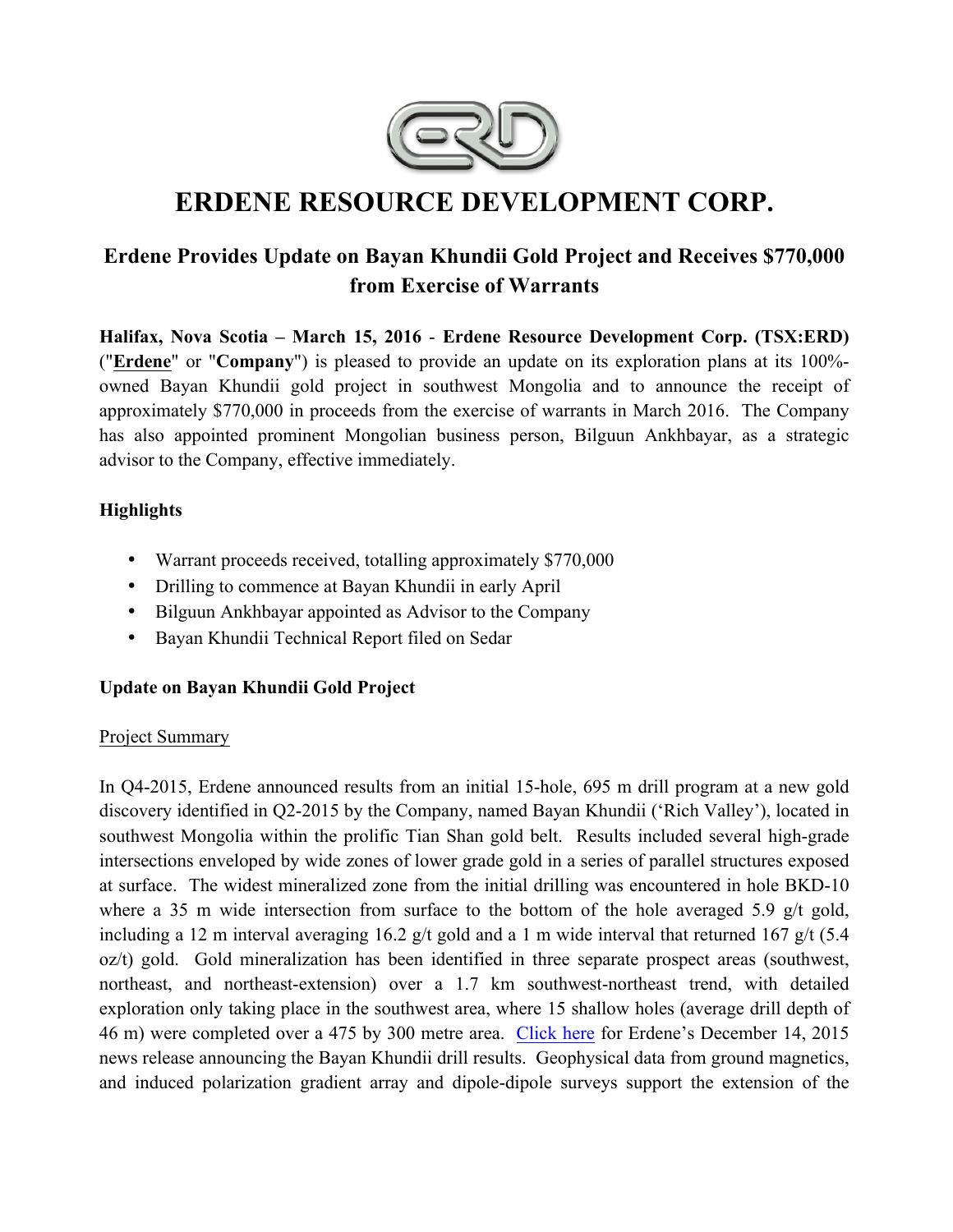zones of intense alteration, and presumably mineralization, both to the south under Cretaceous sedimentary rocks and to the north and east under unaltered andesite. The three prospect areas are interpreted as erosional 'windows', with the full extent of the mineralized zone yet to be determined.

# 2016 Exploration Plan

Results to date from Bayan Khundii support an extensive exploration program to determine the continuity and limits of the reported high-grade gold mineralization at depth and on surface. The Company intends to complete the following exploration work in 2016:

- − Additional geologic mapping;
- − Infill soil sampling over specific target areas;
- − Additional and expanded IP geophysical surveys as well as a gravity geophysical survey;
- − Additional trenching to test continuity and extent of mineralization at surface;
- − Approximately 3,500 m of diamond drilling to establish continuity within, and strike/dip extensions of, mineralized zones, and to identify additional mineralized zones;
- − Mineralogical studies to better understand the mineralogy and alteration at Bayan Khundii and the characteristics of, and controls on, mineralization;
- − Various technical studies in support of future scoping/feasibility-level studies and a mining license application, including hydrology, archeology, paleontological, and environmental base line studies.

The drill program is expected to commence in early April 2016.

#### Metallurgy

Initial independent metallurgical test work indicates the gold mineralization at Bayan Khundii is very amenable to conventional processing techniques involving a combination of gravity and cyanide leach of gravity tails, yielding 99% gold recovery for the high-grade composite sample (24.9 g/t gold) and 92% gold recovery for the low-grade composite sample  $(0.7 \text{ g/t} \text{ gold})$ . Blue Coast Research Ltd. of Parksville, British Columbia, carried out the metallurgical testing program, the details of which can be found in Erdene's February 16, 2016 news release (click here for link).

#### Geology

The Bayan Khundii project area consists of a 1.7 km southwest-northeast trend containing intensely silicified and sericitized volcanic and volcaniclastic units. Gold mineralization begins at surface and is associated with quartz breccia and comb-quartz veins within altered volcanic host rocks with extensive hypogene hematite in veins and fractures, some of which are gold-bearing. With the exception of some anomalous silver, and very minor, finely disseminated pyrite in a few drill holes,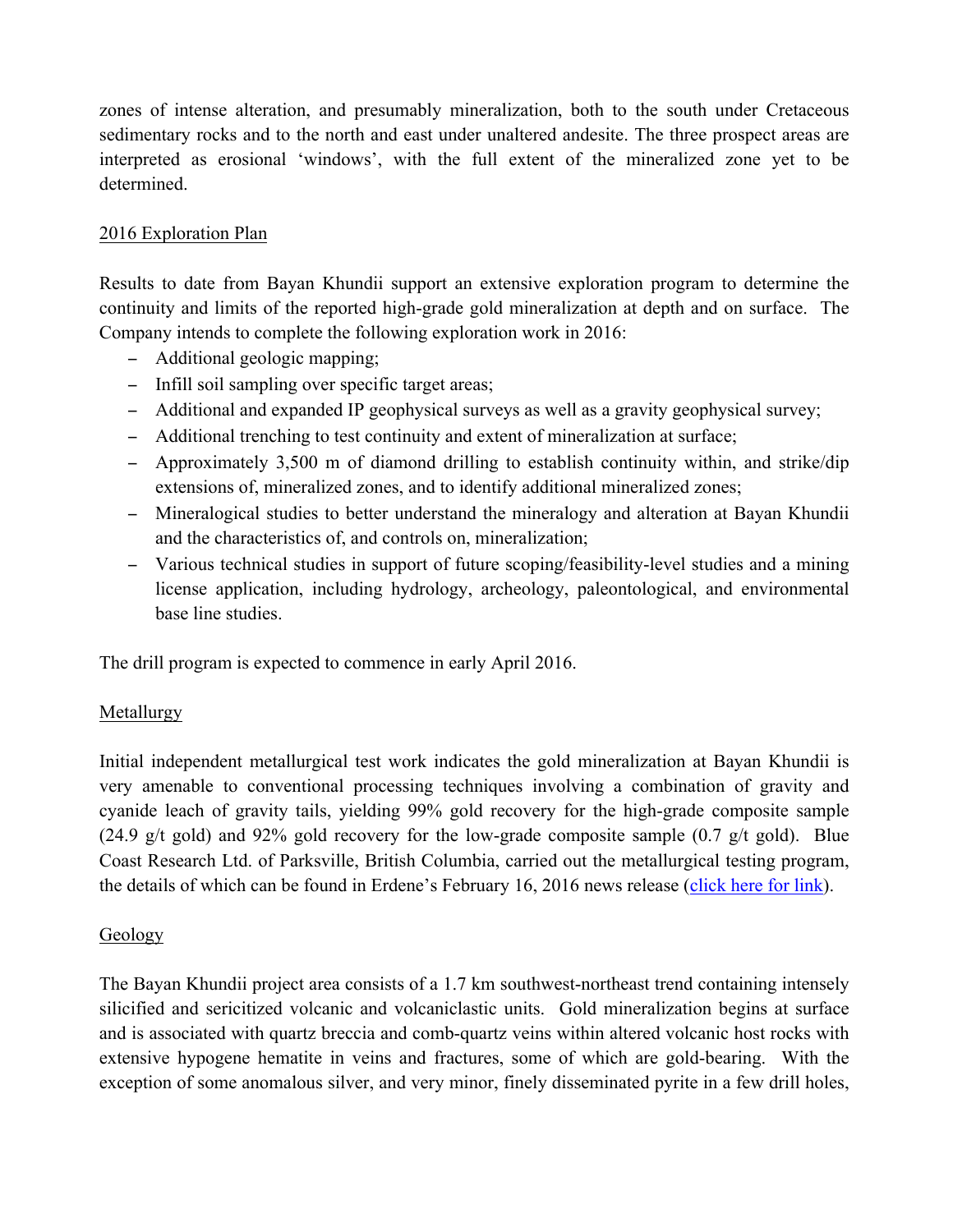Bayan Khundii is devoid of sulphide minerals, including copper, lead and zinc-bearing sulphide minerals. Visible gold was observed in 10 of the 15 drill holes, as irregular-shaped grains, up to 2 mm. Gold mineralization is associated with quartz veins and/or hematite within, or along, the boundary of quartz-hematite veins and veinlets. The intensely altered host volcanic units also carry anomalous gold mineralization (varying from 0.1 to 1.0 g/t gold over wide areas) associated with fine quartz and/or hematite veinlets. The strong, pervasive alteration and widespread hypogene hematite indicate a large intense alteration system that has positive implications for the potential size of the system.

#### Technical Report

Erdene filed on SEDAR a National Instrument 43-101 technical report for its Bayan Khundii gold project on March 3, 2016. There is no resource estimate included in the report, which was prepared by the Company in support of disclosure to be used within its Annual Information Form. The Report is available on SEDAR under the Company's profile (click here for link).

## **Warrants**

The Company received approximately \$770,000 in proceeds from the exercise of warrants in March 2016. The warrants had an expiry date of March 15, 2016 and an exercise price of \$0.16. All of the Company's remaining outstanding warrants, totaling 8.77 million, expire during 2016 and have an average exercise price of \$0.20 (ranging from \$0.16 to \$0.24).

#### **Appointment of Strategic Advisor**

Erdene has appointed prominent Mongolian business person, Bilguun Ankhbayar, as a strategic advisor to the Company, effective immediately.

"We are very pleased to have Bilguun join the Erdene team," said Peter Akerley, Erdene's President and CEO. "With our gold project development accelerating rapidly it is important for us to have experienced individuals on the ground in Mongolia, and Bilguun brings experience in many areas including international and domestic capital markets, government affairs and operational experience in contract support for mining and infrastructure projects in Mongolia."

Mr. Ankhbayar is a Mongolian mining and business finance professional, based in Ulaanbaatar, Mongolia, with North American and Mongolian capital markets experience. Since returning to Mongolia from Canada in 2010 Bilguun has had the roles of CEO of Monrud LLC and Secretary General of "Discover Mongolia" International Mining Investors Forum in Ulaanbaatar and, over the past four years, CEO of Mongolian Investment Banking Group ("MIBG"). MIBG is a domestic investment dealer which enabled its Mongolian clients to access international capital markets while advising international institutional investors on gaining exposure to Mongolia. As the CEO of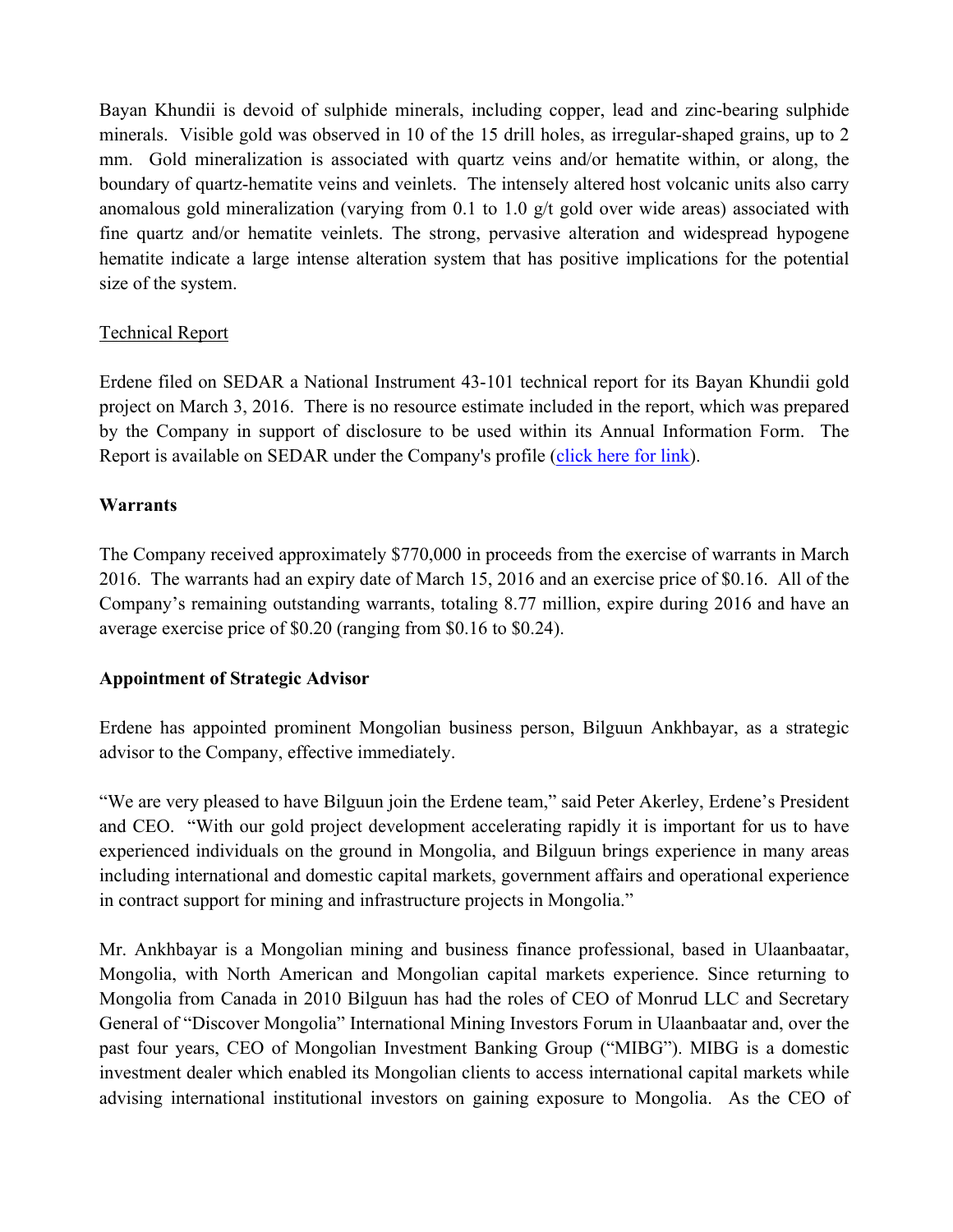MIBG, Bilguun worked closely with TSX and ASX listed companies in financing and in a general advisory capacity. Bilguun graduated from Saint Mary's University in Halifax, Nova Scotia with B.Comm in Finance in 2007 and was employed by the Investment Banking division of Toll Cross Securities, a former Toronto-based boutique investment bank focusing on financing and M&A advisory for TSX listed mining and exploration companies.

#### **Qualified Person**

Michael MacDonald, P.Geo. (Nova Scotia), Director of Exploration for Erdene, is the Qualified Person as that term is defined in National Instrument 43-101 and has reviewed and approved the technical information contained in this news release. All drill result samples have been assayed at SGS Laboratory in Ulaanbaatar, Mongolia. In addition to internal checks by SGS Laboratory, the Company incorporates a QA/QC sample protocol utilizing prepared standards and blanks. All metallurgical testing and analysis was carried out by Blue Coast Research Ltd. at their facility in Parksville, British Columbia.

#### **About Erdene**

Erdene Resource Development Corp. is a Canada-based resource company focused on the acquisition, exploration, and development of base and precious metals in underexplored and highly prospective Mongolia. The Company holds four exploration licenses and a mining license located in southwest Mongolia. These include: Altan Nar – an extensive, high-grade, near-surface, goldpolymetallic project; Bayan Khundii – a high-grade gold discovery made in Q2-2015 that the Company is currently exploring; Khuvyn Khar – an early-stage, copper-silver porphyry project with multiple drill targets and significant copper intersections; Zuun Mod – a large molybdenum-copper porphyry deposit; and Altan Arrow – an early-stage, high-grade, gold-silver project. In addition to the above properties, the Company has an Alliance with Teck Resources Limited on regional, copper-gold exploration in the prospective Trans Altai region of southwest Mongolia. For further information on the Company, please visit www.erdene.com. Erdene has 105,060,005 issued and outstanding common shares and a fully diluted position of 124,720,102 common shares.

#### **Forward-Looking Statements**

Certain information regarding Erdene contained herein may constitute forward-looking statements within the meaning of applicable securities laws. Forward-looking statements may include estimates, plans, expectations, opinions, forecasts, projections, guidance or other statements that are not statements of fact. Although Erdene believes that the expectations reflected in such forwardlooking statements are reasonable, it can give no assurance that such expectations will prove to have been correct. Erdene cautions that actual performance will be affected by a number of factors, most of which are beyond its control, and that future events and results may vary substantially from what Erdene currently foresees. Factors that could cause actual results to differ materially from those in